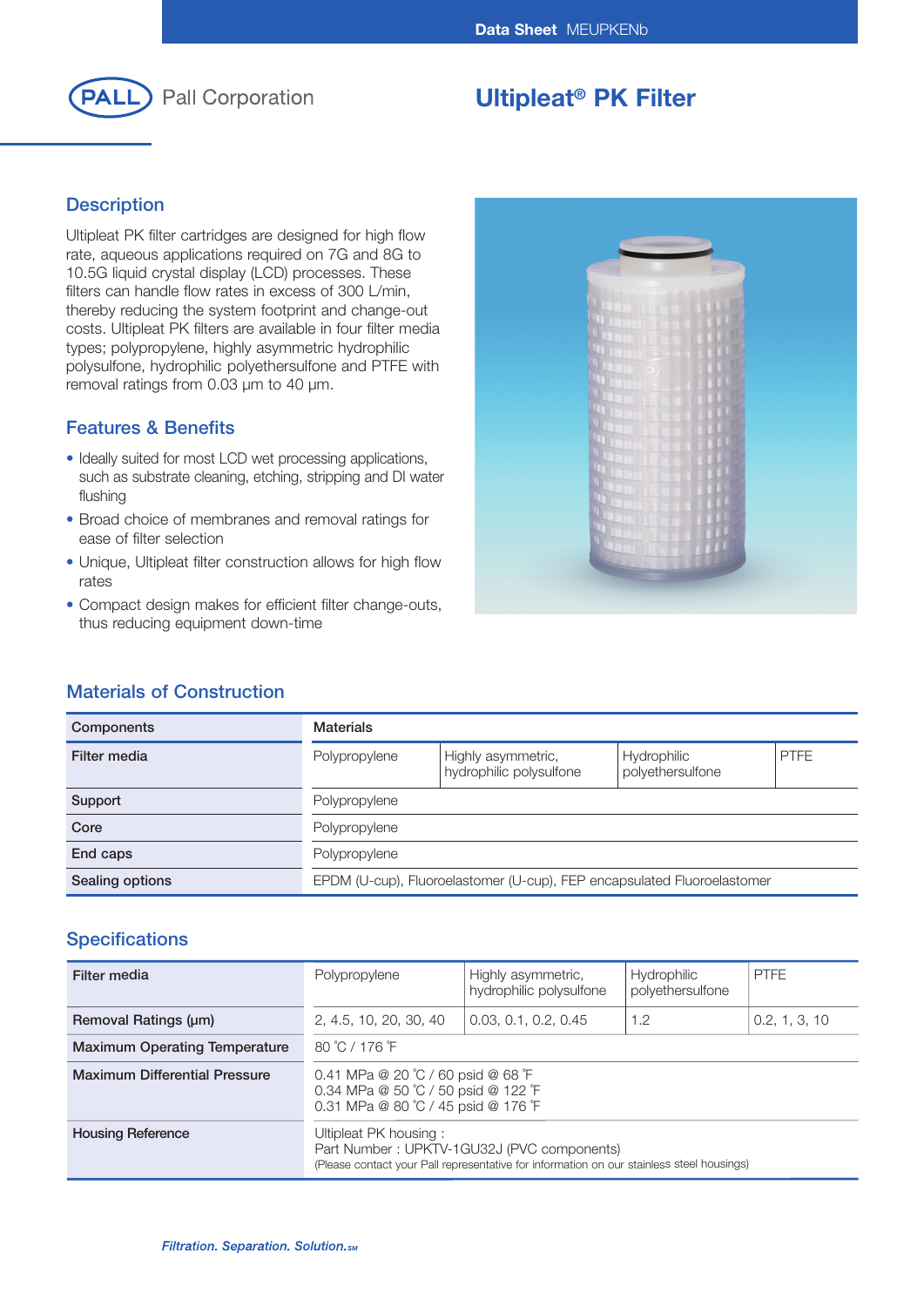# **Typical Flow Characteristics - 1cP fluid, 20**℃

### **Polypropylene**



### **Polysulfone and Polyethersulfone**





## **Dimensions**